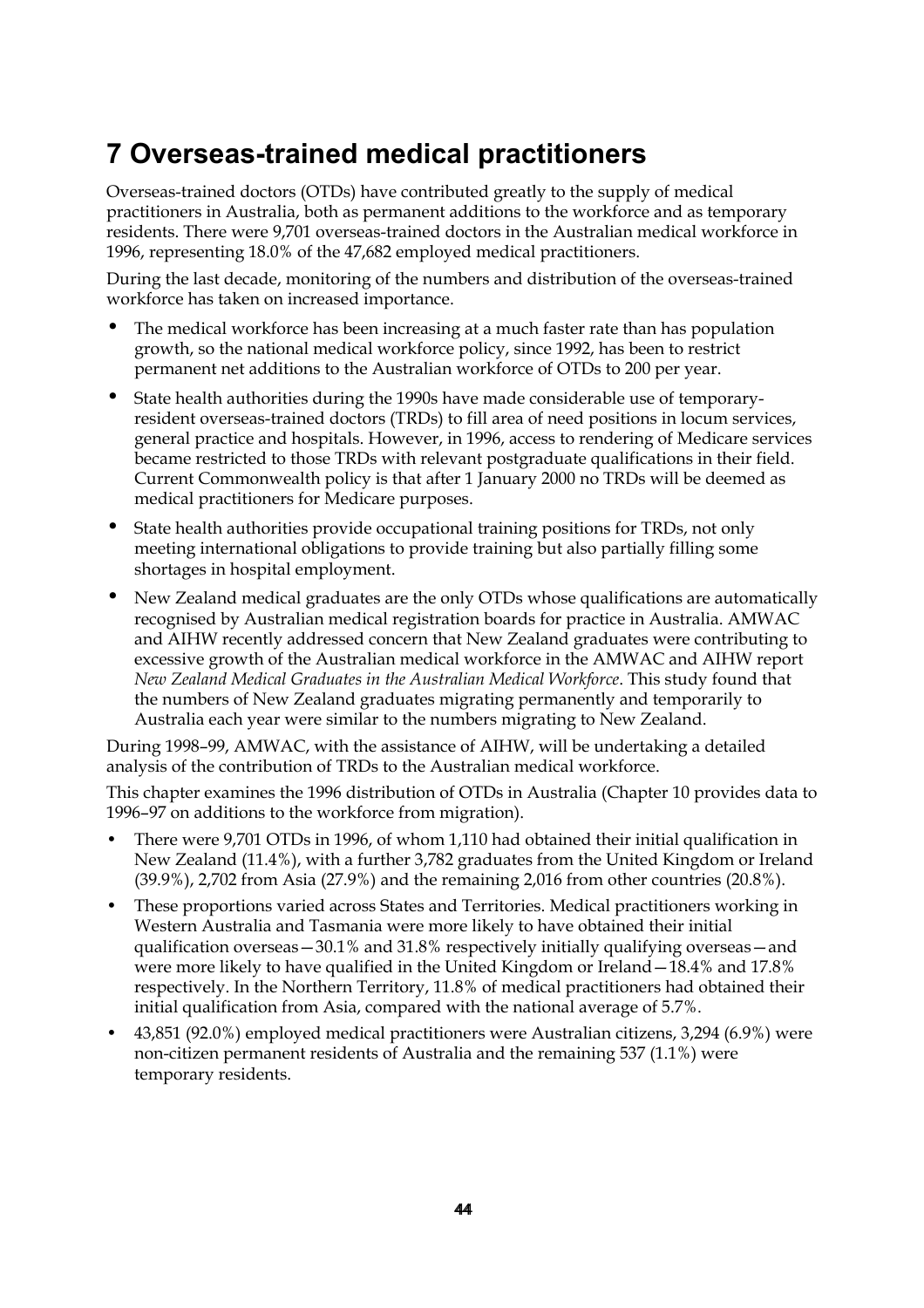- Of the 3,294 non-citizen permanent resident medical practitioners, 1,191 (36.2%) had obtained their initial qualification in Australia and 2,103 (63.8%) had trained overseas. Of those who were overseas-trained:
	- 43.8% were employed in primary care, 30.7% were specialists, 9.9% were hospital nonspecialists, 11.1% were specialists-in-training and the remaining 4.4% were nonclinicians;
	- 41.9% had initially qualified in the United Kingdom or Ireland, 29.1% in New Zealand, 19.4% in Asia and 9.6% in other countries; and
	- 81.1% were employed in their main job in a major urban centre, 17.0% in a rural area and 1.9% in a remote area.
- Permanent resident overseas-trained medical practitioners were more likely to work in a rural or remote area if they had initially qualified in the United Kingdom or Ireland (25.4% worked in rural areas and 3.4% in remote areas), compared with those who had initially qualified in Asia (10.3% in rural areas and 0.2% in remote areas) or New Zealand (10.1% and 1.0% respectively).
- Of the 537 temporary resident medical practitioners, 399 (74.3%) had trained overseas. Of those who were overseas-trained:
	- 30.6% were employed in primary care, 28.1% were hospital non-specialists, 19.0% were specialists, 18.8% were specialists-in-training and the remaining 3.5% were nonclinicians;
	- 47.4% had obtained their initial qualification in the United Kingdom or Ireland, 22.1% in New Zealand, 15.8% in Asia and 15.0% in other countries;
	- 75.4% worked their main job in a major urban centre, 18.3% in a rural area and 6.3% in a remote area; and
	- 55.1% practised in public hospitals in their main job and 29.6% from private rooms.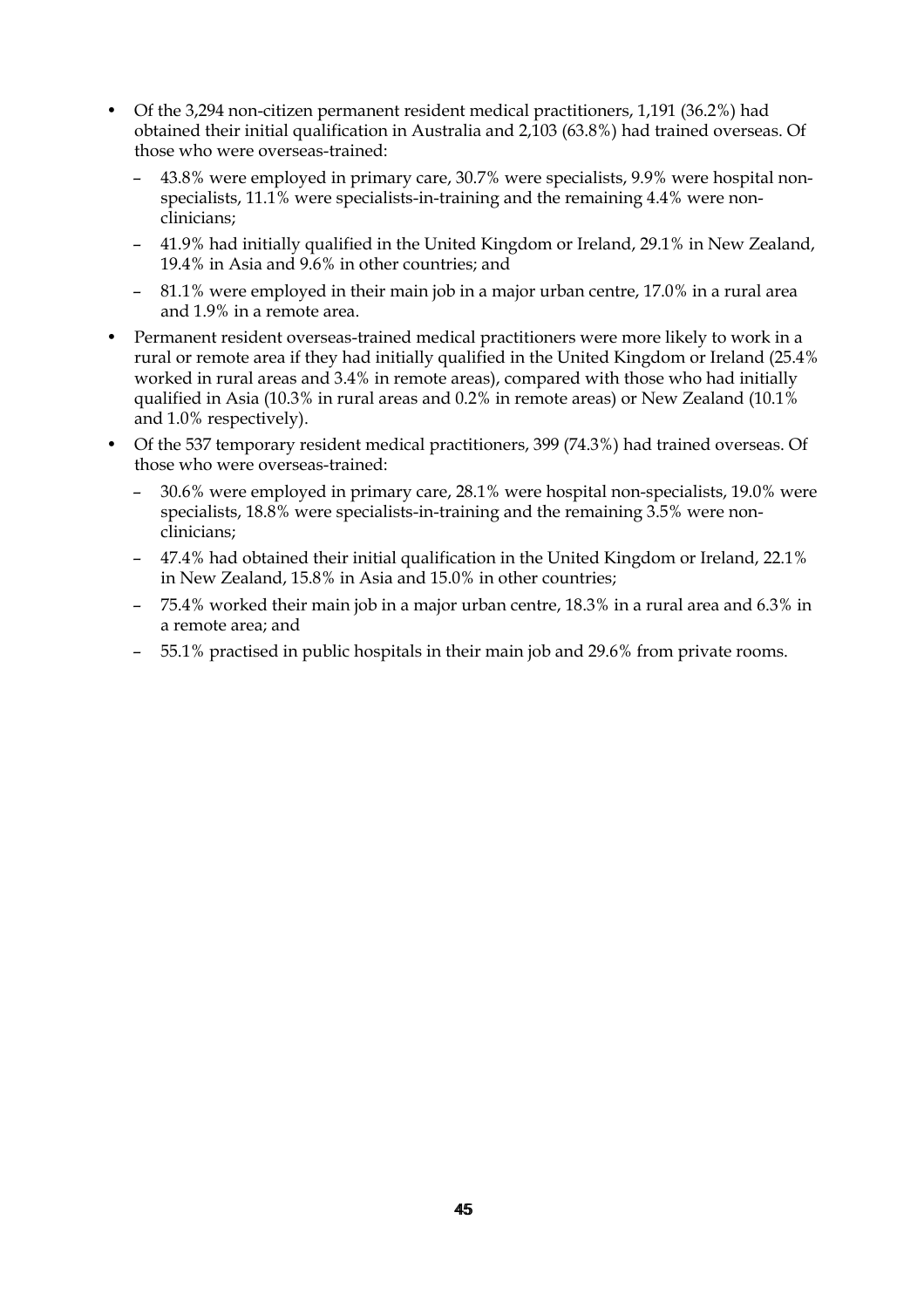| <b>Occupation/country</b><br>of initial qualification                                                                                                                                                                                                                                                                                                                                                  | <b>NSW</b>                                                                                                                                                                                          | Vic                                                                                                                                                                              | Qld                                                                                                                                                                                               | <b>WA</b>                                                                                                                                                           | SΑ                                                                                                                                                                                                   | Tas                                                                                                                                                                   | <b>ACT</b>                                                                                                                                                                                                     | <b>NT</b>                                                                                                                                                         | <b>Total</b>                                                           |
|--------------------------------------------------------------------------------------------------------------------------------------------------------------------------------------------------------------------------------------------------------------------------------------------------------------------------------------------------------------------------------------------------------|-----------------------------------------------------------------------------------------------------------------------------------------------------------------------------------------------------|----------------------------------------------------------------------------------------------------------------------------------------------------------------------------------|---------------------------------------------------------------------------------------------------------------------------------------------------------------------------------------------------|---------------------------------------------------------------------------------------------------------------------------------------------------------------------|------------------------------------------------------------------------------------------------------------------------------------------------------------------------------------------------------|-----------------------------------------------------------------------------------------------------------------------------------------------------------------------|----------------------------------------------------------------------------------------------------------------------------------------------------------------------------------------------------------------|-------------------------------------------------------------------------------------------------------------------------------------------------------------------|------------------------------------------------------------------------|
| Primary care                                                                                                                                                                                                                                                                                                                                                                                           |                                                                                                                                                                                                     |                                                                                                                                                                                  |                                                                                                                                                                                                   |                                                                                                                                                                     |                                                                                                                                                                                                      |                                                                                                                                                                       |                                                                                                                                                                                                                |                                                                                                                                                                   |                                                                        |
| Australia                                                                                                                                                                                                                                                                                                                                                                                              | 5,138                                                                                                                                                                                               | 4,054                                                                                                                                                                            | 2,808                                                                                                                                                                                             | 1,259                                                                                                                                                               | 1,514                                                                                                                                                                                                | 373                                                                                                                                                                   | 297                                                                                                                                                                                                            | 161                                                                                                                                                               | 15,602                                                                 |
| New Zealand                                                                                                                                                                                                                                                                                                                                                                                            | 105                                                                                                                                                                                                 | 48                                                                                                                                                                               | 60                                                                                                                                                                                                | 39                                                                                                                                                                  | 19                                                                                                                                                                                                   | 7                                                                                                                                                                     | 8                                                                                                                                                                                                              | 11                                                                                                                                                                | 296                                                                    |
| UK/Ireland                                                                                                                                                                                                                                                                                                                                                                                             | 432                                                                                                                                                                                                 | 340                                                                                                                                                                              | 478                                                                                                                                                                                               | 380                                                                                                                                                                 | 93                                                                                                                                                                                                   | 126                                                                                                                                                                   | 44                                                                                                                                                                                                             | 17                                                                                                                                                                | 1,910                                                                  |
| Asia                                                                                                                                                                                                                                                                                                                                                                                                   | 895                                                                                                                                                                                                 | 306                                                                                                                                                                              | 65                                                                                                                                                                                                | 144                                                                                                                                                                 | 176                                                                                                                                                                                                  | £                                                                                                                                                                     | 23                                                                                                                                                                                                             | 21                                                                                                                                                                | 1,636                                                                  |
| Other countries                                                                                                                                                                                                                                                                                                                                                                                        | 615                                                                                                                                                                                                 | 183                                                                                                                                                                              | 110                                                                                                                                                                                               | 64                                                                                                                                                                  | 22                                                                                                                                                                                                   | 51                                                                                                                                                                    | 22                                                                                                                                                                                                             | 3                                                                                                                                                                 | 1,071                                                                  |
| Total                                                                                                                                                                                                                                                                                                                                                                                                  | 7,185                                                                                                                                                                                               | 4,931                                                                                                                                                                            | 3,521                                                                                                                                                                                             | 1,885                                                                                                                                                               | 1,824                                                                                                                                                                                                | 563                                                                                                                                                                   | 395                                                                                                                                                                                                            | 212                                                                                                                                                               | 20,516                                                                 |
| Hospital non-specialist                                                                                                                                                                                                                                                                                                                                                                                |                                                                                                                                                                                                     |                                                                                                                                                                                  |                                                                                                                                                                                                   |                                                                                                                                                                     |                                                                                                                                                                                                      |                                                                                                                                                                       |                                                                                                                                                                                                                |                                                                                                                                                                   |                                                                        |
| Australia                                                                                                                                                                                                                                                                                                                                                                                              | 1,603                                                                                                                                                                                               | 762                                                                                                                                                                              | 764                                                                                                                                                                                               | 261                                                                                                                                                                 | 34C                                                                                                                                                                                                  | 90                                                                                                                                                                    | 76                                                                                                                                                                                                             | 45                                                                                                                                                                | 3,943                                                                  |
| New Zealand                                                                                                                                                                                                                                                                                                                                                                                            | 80                                                                                                                                                                                                  | 0                                                                                                                                                                                | 23                                                                                                                                                                                                | 14                                                                                                                                                                  | ε                                                                                                                                                                                                    | 4                                                                                                                                                                     | $\mathbf{1}$                                                                                                                                                                                                   | $\mathbf{1}$                                                                                                                                                      | 131                                                                    |
| UK/Ireland                                                                                                                                                                                                                                                                                                                                                                                             | 13                                                                                                                                                                                                  | 15                                                                                                                                                                               | 107                                                                                                                                                                                               | 37                                                                                                                                                                  | $\epsilon$                                                                                                                                                                                           | $\epsilon$                                                                                                                                                            | 5                                                                                                                                                                                                              | 5                                                                                                                                                                 | 194                                                                    |
| Asia                                                                                                                                                                                                                                                                                                                                                                                                   | 102                                                                                                                                                                                                 | 40                                                                                                                                                                               | 22                                                                                                                                                                                                | 0                                                                                                                                                                   | 10                                                                                                                                                                                                   | $\mathsf{C}$                                                                                                                                                          | $\overline{7}$                                                                                                                                                                                                 | 6                                                                                                                                                                 | 186                                                                    |
| Other countries                                                                                                                                                                                                                                                                                                                                                                                        | 86                                                                                                                                                                                                  | 24                                                                                                                                                                               | 24                                                                                                                                                                                                | 10                                                                                                                                                                  | ε                                                                                                                                                                                                    | 15                                                                                                                                                                    | 8                                                                                                                                                                                                              | $\overline{c}$                                                                                                                                                    | 177                                                                    |
|                                                                                                                                                                                                                                                                                                                                                                                                        |                                                                                                                                                                                                     |                                                                                                                                                                                  |                                                                                                                                                                                                   |                                                                                                                                                                     |                                                                                                                                                                                                      | 114                                                                                                                                                                   | 98                                                                                                                                                                                                             |                                                                                                                                                                   | 4,630                                                                  |
|                                                                                                                                                                                                                                                                                                                                                                                                        |                                                                                                                                                                                                     |                                                                                                                                                                                  |                                                                                                                                                                                                   |                                                                                                                                                                     |                                                                                                                                                                                                      |                                                                                                                                                                       |                                                                                                                                                                                                                |                                                                                                                                                                   |                                                                        |
|                                                                                                                                                                                                                                                                                                                                                                                                        |                                                                                                                                                                                                     |                                                                                                                                                                                  |                                                                                                                                                                                                   |                                                                                                                                                                     |                                                                                                                                                                                                      |                                                                                                                                                                       |                                                                                                                                                                                                                |                                                                                                                                                                   | 12,727                                                                 |
|                                                                                                                                                                                                                                                                                                                                                                                                        |                                                                                                                                                                                                     |                                                                                                                                                                                  |                                                                                                                                                                                                   |                                                                                                                                                                     |                                                                                                                                                                                                      |                                                                                                                                                                       |                                                                                                                                                                                                                |                                                                                                                                                                   | 505                                                                    |
|                                                                                                                                                                                                                                                                                                                                                                                                        |                                                                                                                                                                                                     |                                                                                                                                                                                  |                                                                                                                                                                                                   |                                                                                                                                                                     |                                                                                                                                                                                                      |                                                                                                                                                                       |                                                                                                                                                                                                                |                                                                                                                                                                   | 1,306                                                                  |
|                                                                                                                                                                                                                                                                                                                                                                                                        |                                                                                                                                                                                                     |                                                                                                                                                                                  |                                                                                                                                                                                                   |                                                                                                                                                                     |                                                                                                                                                                                                      |                                                                                                                                                                       |                                                                                                                                                                                                                |                                                                                                                                                                   | 667                                                                    |
|                                                                                                                                                                                                                                                                                                                                                                                                        |                                                                                                                                                                                                     |                                                                                                                                                                                  |                                                                                                                                                                                                   |                                                                                                                                                                     |                                                                                                                                                                                                      |                                                                                                                                                                       |                                                                                                                                                                                                                |                                                                                                                                                                   | 540                                                                    |
|                                                                                                                                                                                                                                                                                                                                                                                                        |                                                                                                                                                                                                     |                                                                                                                                                                                  |                                                                                                                                                                                                   |                                                                                                                                                                     |                                                                                                                                                                                                      |                                                                                                                                                                       |                                                                                                                                                                                                                |                                                                                                                                                                   | 15,744                                                                 |
|                                                                                                                                                                                                                                                                                                                                                                                                        |                                                                                                                                                                                                     |                                                                                                                                                                                  |                                                                                                                                                                                                   |                                                                                                                                                                     |                                                                                                                                                                                                      |                                                                                                                                                                       |                                                                                                                                                                                                                |                                                                                                                                                                   |                                                                        |
|                                                                                                                                                                                                                                                                                                                                                                                                        |                                                                                                                                                                                                     |                                                                                                                                                                                  |                                                                                                                                                                                                   |                                                                                                                                                                     |                                                                                                                                                                                                      |                                                                                                                                                                       |                                                                                                                                                                                                                |                                                                                                                                                                   | 3,864                                                                  |
|                                                                                                                                                                                                                                                                                                                                                                                                        |                                                                                                                                                                                                     |                                                                                                                                                                                  |                                                                                                                                                                                                   |                                                                                                                                                                     |                                                                                                                                                                                                      |                                                                                                                                                                       |                                                                                                                                                                                                                |                                                                                                                                                                   | 126                                                                    |
|                                                                                                                                                                                                                                                                                                                                                                                                        |                                                                                                                                                                                                     |                                                                                                                                                                                  |                                                                                                                                                                                                   |                                                                                                                                                                     |                                                                                                                                                                                                      |                                                                                                                                                                       |                                                                                                                                                                                                                |                                                                                                                                                                   | 224                                                                    |
|                                                                                                                                                                                                                                                                                                                                                                                                        |                                                                                                                                                                                                     |                                                                                                                                                                                  |                                                                                                                                                                                                   |                                                                                                                                                                     |                                                                                                                                                                                                      |                                                                                                                                                                       |                                                                                                                                                                                                                |                                                                                                                                                                   | 102                                                                    |
|                                                                                                                                                                                                                                                                                                                                                                                                        |                                                                                                                                                                                                     |                                                                                                                                                                                  |                                                                                                                                                                                                   |                                                                                                                                                                     |                                                                                                                                                                                                      |                                                                                                                                                                       |                                                                                                                                                                                                                |                                                                                                                                                                   | 135                                                                    |
|                                                                                                                                                                                                                                                                                                                                                                                                        |                                                                                                                                                                                                     |                                                                                                                                                                                  |                                                                                                                                                                                                   |                                                                                                                                                                     |                                                                                                                                                                                                      |                                                                                                                                                                       |                                                                                                                                                                                                                |                                                                                                                                                                   | 4.451                                                                  |
|                                                                                                                                                                                                                                                                                                                                                                                                        |                                                                                                                                                                                                     |                                                                                                                                                                                  |                                                                                                                                                                                                   |                                                                                                                                                                     |                                                                                                                                                                                                      |                                                                                                                                                                       |                                                                                                                                                                                                                |                                                                                                                                                                   |                                                                        |
|                                                                                                                                                                                                                                                                                                                                                                                                        |                                                                                                                                                                                                     |                                                                                                                                                                                  |                                                                                                                                                                                                   |                                                                                                                                                                     |                                                                                                                                                                                                      |                                                                                                                                                                       |                                                                                                                                                                                                                |                                                                                                                                                                   |                                                                        |
|                                                                                                                                                                                                                                                                                                                                                                                                        |                                                                                                                                                                                                     |                                                                                                                                                                                  |                                                                                                                                                                                                   |                                                                                                                                                                     |                                                                                                                                                                                                      |                                                                                                                                                                       |                                                                                                                                                                                                                |                                                                                                                                                                   | 52                                                                     |
|                                                                                                                                                                                                                                                                                                                                                                                                        |                                                                                                                                                                                                     |                                                                                                                                                                                  |                                                                                                                                                                                                   |                                                                                                                                                                     |                                                                                                                                                                                                      |                                                                                                                                                                       |                                                                                                                                                                                                                |                                                                                                                                                                   | 237                                                                    |
|                                                                                                                                                                                                                                                                                                                                                                                                        |                                                                                                                                                                                                     |                                                                                                                                                                                  |                                                                                                                                                                                                   |                                                                                                                                                                     |                                                                                                                                                                                                      |                                                                                                                                                                       |                                                                                                                                                                                                                |                                                                                                                                                                   | 111                                                                    |
|                                                                                                                                                                                                                                                                                                                                                                                                        |                                                                                                                                                                                                     |                                                                                                                                                                                  |                                                                                                                                                                                                   |                                                                                                                                                                     |                                                                                                                                                                                                      |                                                                                                                                                                       |                                                                                                                                                                                                                |                                                                                                                                                                   | 94                                                                     |
|                                                                                                                                                                                                                                                                                                                                                                                                        |                                                                                                                                                                                                     |                                                                                                                                                                                  |                                                                                                                                                                                                   |                                                                                                                                                                     |                                                                                                                                                                                                      |                                                                                                                                                                       |                                                                                                                                                                                                                |                                                                                                                                                                   |                                                                        |
|                                                                                                                                                                                                                                                                                                                                                                                                        |                                                                                                                                                                                                     |                                                                                                                                                                                  |                                                                                                                                                                                                   |                                                                                                                                                                     |                                                                                                                                                                                                      |                                                                                                                                                                       |                                                                                                                                                                                                                |                                                                                                                                                                   |                                                                        |
|                                                                                                                                                                                                                                                                                                                                                                                                        |                                                                                                                                                                                                     |                                                                                                                                                                                  |                                                                                                                                                                                                   |                                                                                                                                                                     |                                                                                                                                                                                                      |                                                                                                                                                                       |                                                                                                                                                                                                                |                                                                                                                                                                   |                                                                        |
|                                                                                                                                                                                                                                                                                                                                                                                                        |                                                                                                                                                                                                     |                                                                                                                                                                                  |                                                                                                                                                                                                   |                                                                                                                                                                     |                                                                                                                                                                                                      |                                                                                                                                                                       |                                                                                                                                                                                                                |                                                                                                                                                                   |                                                                        |
|                                                                                                                                                                                                                                                                                                                                                                                                        |                                                                                                                                                                                                     |                                                                                                                                                                                  |                                                                                                                                                                                                   |                                                                                                                                                                     |                                                                                                                                                                                                      |                                                                                                                                                                       |                                                                                                                                                                                                                |                                                                                                                                                                   |                                                                        |
|                                                                                                                                                                                                                                                                                                                                                                                                        |                                                                                                                                                                                                     |                                                                                                                                                                                  |                                                                                                                                                                                                   |                                                                                                                                                                     |                                                                                                                                                                                                      |                                                                                                                                                                       |                                                                                                                                                                                                                |                                                                                                                                                                   |                                                                        |
|                                                                                                                                                                                                                                                                                                                                                                                                        |                                                                                                                                                                                                     |                                                                                                                                                                                  |                                                                                                                                                                                                   |                                                                                                                                                                     |                                                                                                                                                                                                      |                                                                                                                                                                       |                                                                                                                                                                                                                |                                                                                                                                                                   |                                                                        |
|                                                                                                                                                                                                                                                                                                                                                                                                        |                                                                                                                                                                                                     |                                                                                                                                                                                  |                                                                                                                                                                                                   |                                                                                                                                                                     |                                                                                                                                                                                                      |                                                                                                                                                                       |                                                                                                                                                                                                                |                                                                                                                                                                   |                                                                        |
| Total<br>Specialist<br>Australia<br>New Zealand<br>UK/Ireland<br>Asia<br>Other countries<br>Total<br>Specialist-in-training<br>Australia<br>New Zealand<br>UK/Ireland<br>Asia<br>Other countries<br>Total<br>Non-clinician<br>Australia<br>New Zealand<br>UK/Ireland<br>Asia<br>Other countries<br>Total<br>Total<br>Australia<br>New Zealand<br>UK/Ireland<br>Asia<br>Other countries<br><b>Total</b> | 1.884<br>4,355<br>14 <sup>t</sup><br>334<br>301<br>247<br>5,381<br>1,345<br>49<br>35<br>44<br>47<br>1,521<br>683<br>16<br>65<br>33<br>34<br>831<br>13,125<br>395<br>879<br>1,374<br>1,029<br>16,802 | 841<br>3,619<br>117<br>243<br>167<br>92<br>4,238<br>1,174<br>31<br>43<br>26<br>20<br>1,294<br>538<br>18<br>63<br>50<br>42<br>711<br>10,146<br>214<br>704<br>589<br>361<br>12,015 | 941<br>1,984<br>103<br>263<br>33<br>49<br>2,431<br>593<br>14<br>87<br>22<br>30<br>746<br>289<br>11<br>34<br>$\overline{c}$<br>$\overline{2}$<br>337<br>6,438<br>210<br>968<br>144<br>215<br>7,976 | 323<br>1,031<br>53<br>258<br>45<br>74<br>1,461<br>269<br>14<br>47<br>4<br>12<br>346<br>80<br>2<br>42<br>8<br>4<br>136<br>2,900<br>121<br>765<br>201<br>164<br>4,151 | 371<br>1,214<br>59<br>11 <sub>S</sub><br>70<br>33<br>1,495<br>350<br>10<br>$\overline{\mathbf{z}}$<br>2<br>10<br>376<br>139<br>Ġ<br>16<br>11<br>4<br>174<br>3,556<br>99<br>241<br>27C<br>76<br>4,242 | 218<br>13<br>58<br>17<br>24<br>330<br>68<br>2<br>4<br>$\mathsf{C}$<br>14<br>38<br>31<br>C<br>10<br>ć<br>£<br>49<br>78C<br>26<br>204<br>25<br>10 <sub>c</sub><br>1,144 | 229<br>10<br>28<br>11<br>12<br>291<br>41<br>5<br>$\mathbf{1}$<br>$\overline{4}$<br>$\mathbf{1}$<br>53<br>67<br>$\mathbf{1}$<br>$\overline{4}$<br>$\mathbf{1}$<br>3<br>77<br>710<br>26<br>83<br>48<br>46<br>913 | 59<br>77<br>6<br>3<br>22<br>10<br>117<br>25<br>0<br>0<br>$\mathbf{0}$<br>0<br>25<br>17<br>$\mathbf{1}$<br>3<br>3<br>0<br>24<br>325<br>19<br>28<br>52<br>15<br>439 | 1,845<br>2,340<br>37,981<br>1,110<br>3,872<br>2,702<br>2,016<br>47,682 |

**Table 25: Employed medical practitioners: occupation and country of initial qualification, States and Territories, 1996**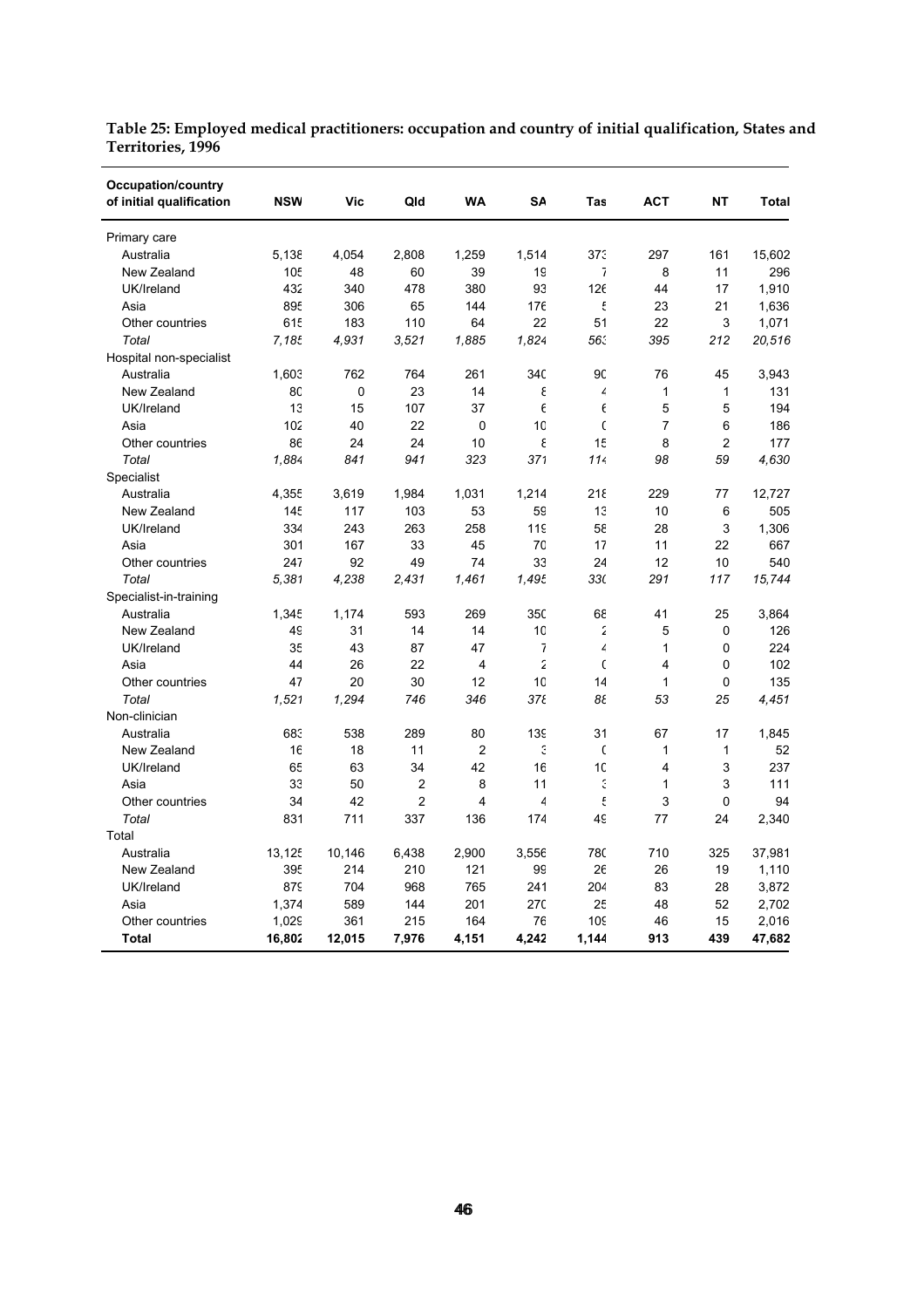|                                                    | Region of main job |                           |                          |                                 |                        |                |       |  |
|----------------------------------------------------|--------------------|---------------------------|--------------------------|---------------------------------|------------------------|----------------|-------|--|
| Occupation/<br>country of initial<br>qualification | Capital<br>city    | Other<br>metro.<br>centre | Large<br>rural<br>centre | <b>Small</b><br>rural<br>centre | Other<br>rural<br>area | Remote         | Total |  |
| Primary care                                       |                    |                           |                          |                                 |                        |                |       |  |
| New Zealand                                        | 122                | 12                        | 10                       | 10                              | 9                      | 4              | 168   |  |
| UK/Ireland                                         | 244                | 32                        | 40                       | 53                              | 68                     | 26             | 463   |  |
| Asia                                               | 207                | 10                        | 0                        | 6                               | 11                     | 0              | 234   |  |
| Other countries                                    | 39                 | 6                         | 1                        | 4                               | 5                      | 3              | 58    |  |
| Total                                              | 613                | 59                        | 52                       | 73                              | 93                     | 33             | 923   |  |
| Hospital non-specialist                            |                    |                           |                          |                                 |                        |                |       |  |
| New Zealand                                        | 65                 | 15                        | $\overline{c}$           | 3                               | 0                      | 0              | 85    |  |
| UK/Ireland                                         | 30                 | 4                         | 4                        | 0                               | $\overline{2}$         | $\overline{2}$ | 41    |  |
| Asia                                               | 46                 | 6                         | 3                        | 0                               | $\mathbf 0$            | 0              | 56    |  |
| Other countries                                    | 18                 | 3                         | 3                        | 2                               | 0                      | 0              | 26    |  |
| Total                                              | 159                | 29                        | 12                       | 5                               | $\overline{c}$         | $\overline{c}$ | 208   |  |
| Specialist                                         |                    |                           |                          |                                 |                        |                |       |  |
| New Zealand                                        | 195                | 30                        | 22                       | 4                               | 0                      | 1              | 253   |  |
| UK/Ireland                                         | 194                | 10                        | 22                       | 19                              | 3                      | 0              | 249   |  |
| Asia                                               | 46                 | 6                         | 4                        | 12                              | 5                      | 1              | 74    |  |
| Other countries                                    | 54                 | $\overline{\mathbf{4}}$   | 3                        | 8                               | $\mathbf{1}$           | 0              | 70    |  |
| Total                                              | 489                | 51                        | 51                       | 44                              | 9                      | 3              | 646   |  |
| Specialist-in-training                             |                    |                           |                          |                                 |                        |                |       |  |
| New Zealand                                        | 70                 | 12                        | 0                        | 0                               | 0                      | 0              | 82    |  |
| UK/Ireland                                         | 77                 | $\overline{7}$            | 3                        | $\overline{2}$                  | 0                      | $\overline{2}$ | 92    |  |
| Asia                                               | 27                 | 0                         | 0                        | 0                               | 0                      | 0              | 27    |  |
| Other countries                                    | 32                 | 0                         | 0                        | 0                               | $\overline{2}$         | 0              | 33    |  |
| Total                                              | 206                | 19                        | 3                        | $\overline{c}$                  | $\overline{c}$         | $\overline{c}$ | 234   |  |
| Non-clinician                                      |                    |                           |                          |                                 |                        |                |       |  |
| New Zealand                                        | 21                 | $\overline{2}$            | 0                        | $\overline{2}$                  | 0                      | 0              | 24    |  |
| UK/Ireland                                         | 23                 | 5                         | 4                        | $\overline{c}$                  | $\overline{2}$         | $\mathbf{0}$   | 36    |  |
| Asia                                               | 15                 | 1                         | 1                        | 0                               | 0                      | 0              | 18    |  |
| Other countries                                    | 14                 | 0                         | 0                        | 0                               | 0                      | 0              | 14    |  |
| Total                                              | 73                 | 9                         | 5                        | 3                               | $\overline{c}$         | 0              | 92    |  |
| Total                                              |                    |                           |                          |                                 |                        |                |       |  |
| New Zealand                                        | 474                | 71                        | 34                       | 19                              | 9                      | 6              | 613   |  |
| UK/Ireland                                         | 569                | 59                        | 73                       | 76                              | 74                     | 30             | 881   |  |
| Asia                                               | 341                | 24                        | 9                        | 17                              | 16                     | 1              | 408   |  |
| Other countries                                    | 156                | 13                        | 7                        | 14                              | 8                      | 3              | 201   |  |
| Total                                              | 1,540              | 166                       | 123                      | 127                             | 107                    | 39             | 2,103 |  |

**Table 26: Permanent resident overseas-trained medical practitioners: occupation, country of initial qualification and region, Australia, 1996**